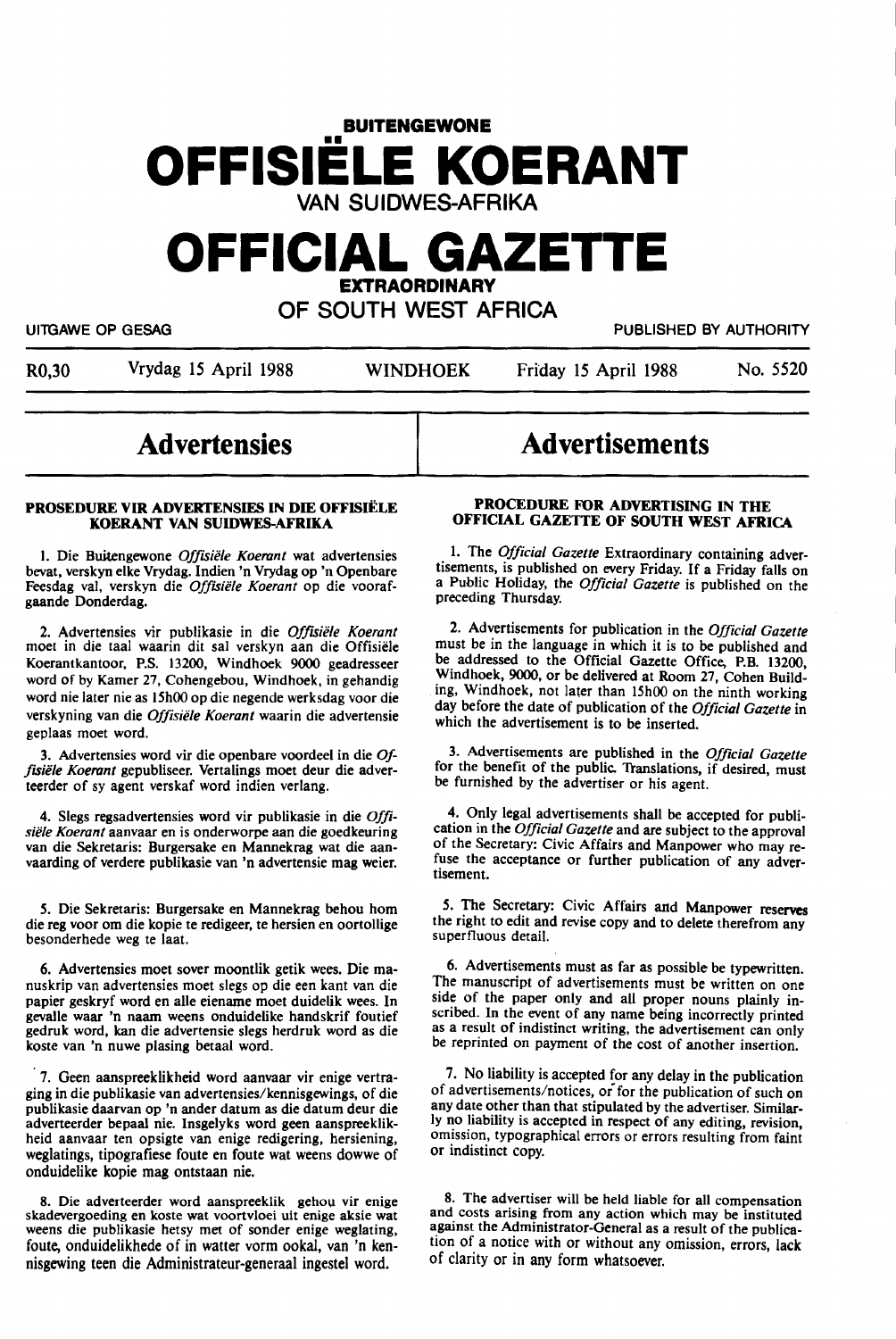9. Die jaarlikse intekengeld op die *Offisiele Koerant* is R25 plus belasting posvry in hierdie gebied en die Republiek van Suid-Afrika, verkrygbaar by Star Binders & Printers, Posbus *56,* Windhoek, 9000. Oorsese intekenaars moet posgeld vooruitbetaal. Enkel eksemplare van die *Offisiële Koerant* is verkrygbaar van Star Binders & Printers, Posbus 56, Windhoek, 9000 teen die prys soos gedruk op eksemplaar. Eksemplare word vir slegs twee jaar in voorraad gehou.

IO. Die koste vir die plasing van kennisgewings is soos volg en is betaalbaar by wyse van tjeks, wissels, pos- of geldorders:

#### **LYS VAN VASTE TARIEWE**

| <b>GESTANDAARDISEERDE</b><br><b>KENNISGEWINGS</b>                                                                                                                                                              | Tarief per<br>plasing<br>R |
|----------------------------------------------------------------------------------------------------------------------------------------------------------------------------------------------------------------|----------------------------|
| Oordrag van besigheid                                                                                                                                                                                          | 3,25                       |
| Aktes: Verlore dokumente                                                                                                                                                                                       | 6,00                       |
| Besigheidskennisgewings                                                                                                                                                                                        | 5,00                       |
| Boedelwettekennisgewings: Vorms J. 187, 193,<br>197, 295, 297, 517 en 519                                                                                                                                      | 2,00                       |
| Derdepartyassuransie-eise om skadevergoeding.                                                                                                                                                                  | 2.50                       |
| Insolvensiewet- en maatskappywettekennisge-<br>wings: J. 28, J. 29. Vorms 1 tot 9                                                                                                                              | 4.00                       |
| L.W. - Vorms 2 en 6 - bykomstige verklarings<br>volgens woordetaltabel, toegevoeg tot die basie-<br>se tarief.                                                                                                 |                            |
| Naamsverandering (vier plasings) $\ldots$                                                                                                                                                                      | 60,00                      |
| Naturalisasiekennisgewings (insluitende 'n her-<br>druk vir die adverteerder)                                                                                                                                  | 2.00                       |
| Onopgeëiste geld — slegs in die Buitengewone Of-<br>fisiële Koerant sluitingsdatum 15 Januarie (per in-<br>skrywings van "naam, adres en bedrag")                                                              | 0,80                       |
| Slagterskennisgewings                                                                                                                                                                                          | 5,00                       |
| Slumopruimingshofkennisgewings, per perseel                                                                                                                                                                    | 4,00                       |
| Verlore lewensversekeringspolisse                                                                                                                                                                              | 2,00                       |
| NIE-GESTANDAARDISEERDE KENNISGEWINGS                                                                                                                                                                           |                            |
| Maatskappykennisgewings:                                                                                                                                                                                       | R                          |
| Kort kennisgewings: Vergaderings, besluite, aanbod<br>van skikking, omskepping van maatskappye, vry-<br>willige likwidasie, ens.: sluiting van lederegisters<br>vir oordragte en/of verklarings van dividende. | 11,00                      |
| Dranklisensiekennisgewings (in Buitengewone Of-<br>fisiële Koerante, t.w. (Junie/Tvl.; November/<br>Kaap; Januarie/OVS; April/Natal) per tweetalige<br>aansoek                                                 | 7,00                       |
| Verklaring van dividende met profytstate, notas in-<br>gesluit                                                                                                                                                 | 25,00                      |
| Lang kennisgewings: Oordragte, veranderings met<br>betrekking tot aandele of kapitaal, aflossings, be-<br>sluite, vrywillige likwidasies                                                                       | 37,00                      |
| Handelsmerke in Suidwes-Afrika                                                                                                                                                                                 | 11.00                      |
| Likwidateurs en ander aangesteldes se kennisge-                                                                                                                                                                |                            |
|                                                                                                                                                                                                                | 7,00                       |

9. The subscription for the *Official Gazette* is R25 plus OST per annum, post free in this territory and the Republic of South Africa, obtainable from Star Binders and Printers, P.O. Box 56, Windhoek, 9000. Postage must be prepaid by overseas subscribers. Single copies of the *Official Gazette* are obtainable from Star Binders & Printers, **P.O.** Box 56, Windhoek 9000, at the price as printed on copy. Copies are kept in stock for two years only.

10. The charge for the insertion of notices is as follows and is payable in the form of cheques, postal or money orders:

### **LIST OF FIXED TARIFF RATES**

| ' per<br>ing | STANDARDISED NOTICES                                                                                                                                                                                      | Rate per<br>insertion<br>R |
|--------------|-----------------------------------------------------------------------------------------------------------------------------------------------------------------------------------------------------------|----------------------------|
| 3,25         | Transfer of business                                                                                                                                                                                      | 3,25                       |
| 6,00         | Deeds: Lost documents                                                                                                                                                                                     | 6,00                       |
| 5,00         | Business notices                                                                                                                                                                                          | 5,00                       |
| 2,00         | Administration of Estates Acts Notices, Forms<br>J. 187, 193, 197, 295, 297, 517 and 519                                                                                                                  | 2,00                       |
| 2.50         | Third party insurance claims for compensation.                                                                                                                                                            | 2,50                       |
| 4,00         | Insolvency Act and Company Acts Notices: J. 28,                                                                                                                                                           | 4,00                       |
|              | $N.B.$ - Forms 2 and 6 - additional statements<br>according to word count table, added to the basic<br>tariff.                                                                                            |                            |
| 0.00         | Change of name (four insertions)                                                                                                                                                                          | 60,00                      |
| 2,00         | Naturalisation notices (including a reprint for the<br>advertiser)                                                                                                                                        | 2,00                       |
| 0,80         | Unclaimed moneys - only in the Official Gazette<br>Extraordinary, closing date 15 January (per entry<br>of "name, address and amount")                                                                    | 0,80                       |
| 5,00         | Butchers' notices                                                                                                                                                                                         | 5,00                       |
| 4,00         | Slum Clearance Court Notices, per premises                                                                                                                                                                | 4,00                       |
| 2,00         | Lost life insurance policies $\dots \dots \dots \dots \dots$                                                                                                                                              | 2,00                       |
|              | NON-STANDARDISED NOTICES                                                                                                                                                                                  |                            |
|              | Company notices:                                                                                                                                                                                          | R                          |
| 1,00         | Short notices: Meetings, resolutions, offers of com-<br>promise, conversions of companies, voluntary<br>windings-up, etc.: closing of members' registers<br>for transfer and/or declarations of dividends | 11,00                      |
| 7,00         | Liquor Licence Notices (In Official Gazette, Ex-<br>traordinary viz. (June/Tvl; November/Cape;<br>January/O.F.S.; April/Natal), per bilingual<br>application                                              | 7,00                       |
| 5,00         | Declaration of dividends with profit statements, in-<br>cluding notes $\dots\dots\dots\dots\dots\dots\dots\dots\dots\dots\dots$                                                                           | 25,00                      |
|              | Long notices: Transfers, changes in respect of<br>shares or capital, redemptions, resolutions, volun-                                                                                                     |                            |
| 7,00         | tary liquidations                                                                                                                                                                                         | 37,00                      |
| 1,00         | Trade marks in South West Africa                                                                                                                                                                          | 11,00                      |
| 7,00         | Liquidators' and other appointees' notices                                                                                                                                                                | 7,00                       |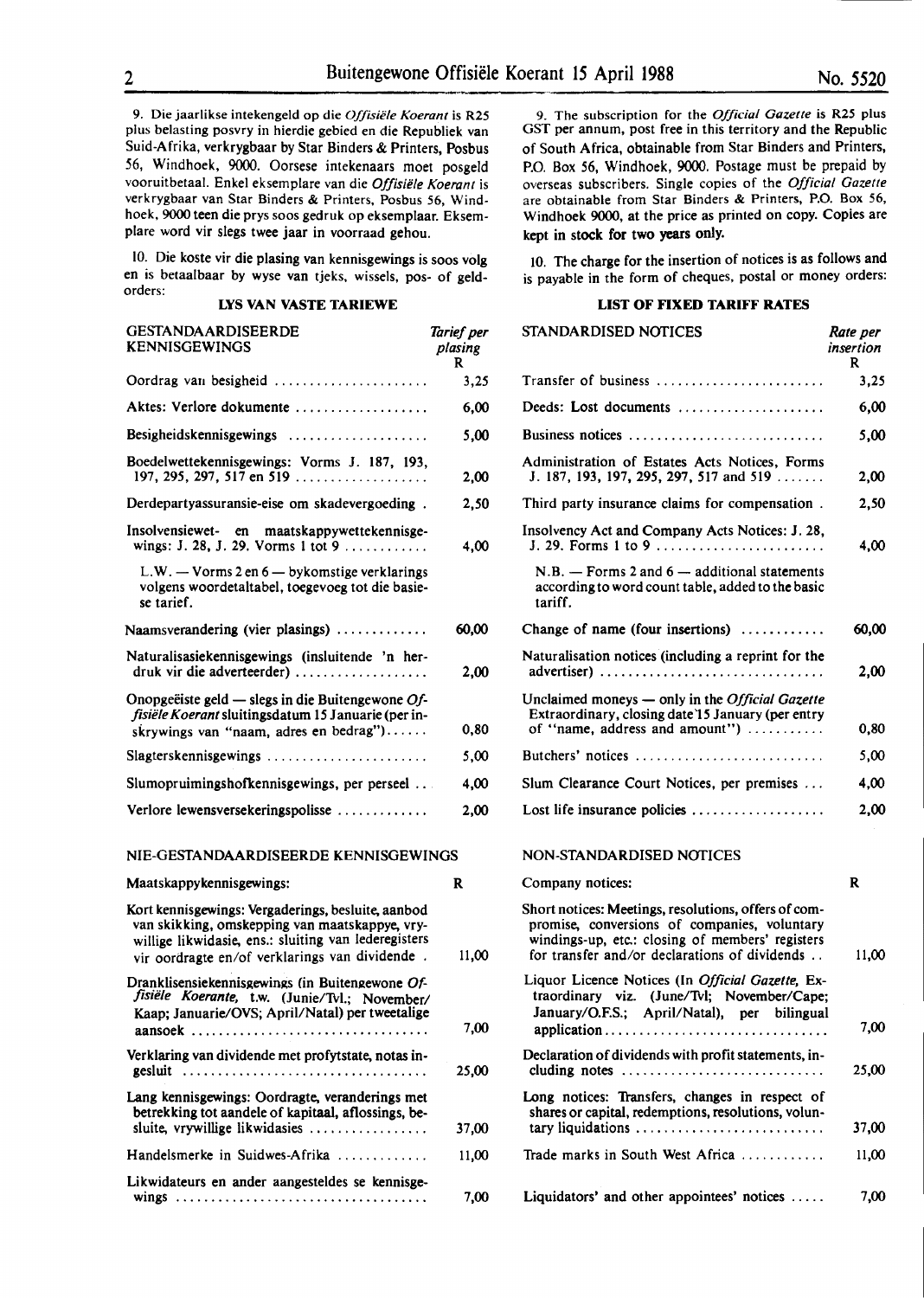#### GEREGTELIKE EN ANDER OPENBARE VERKOPE:

| Geregtelike verkope                    | 18.00 |
|----------------------------------------|-------|
| Openbare veilings, verkope en tenders: |       |
|                                        | 6.00  |
|                                        | 15.00 |
|                                        | 23,00 |

#### ORDERS VAN DIE HOF:

#### Voorlopige en finale likwidasies of sekwestrasies 14,00

| Vermindering of verandering in kapitaalsame-<br>smeltings, aanbod van skikking | 37,00 |
|--------------------------------------------------------------------------------|-------|
| Geregtelike besture, kurator bonis en soortgelyke                              |       |
| en uitgebreide bevel nisi                                                      | 37.00 |
| Verlenging van keerdatum                                                       | 4.00  |
| Tersydestellings en afwysings van petisies (J. 158)                            | 4,00  |

11. Die koste vir die plasing van advertensies, behalwe die kennisgewings wat in paragraaf 10 genoem word. is teen die tarief van 56c per cm dubbelkolom. (Gedeeltes van 'n cm moet as voile cm bereken word).

12. Geen advertensie word geplaas tensy die koste nie vooruitbetaal is nie. Tjeks, wissels, pos- en geldorders moet aan die Sekretaris,: Burgersake en Mannekrag betaalbaar gemaak word.

#### **Vorm/Form J 187**

#### **LIKWIDASIE- EN DISTRIBUSIEREKENING IN BESTORWE BOEDELS WAT TER INSAE LE**

lngevolge artikel 35(5) van Wet 66 van 1965, word hierby kennis **gegee** dat duplikate van die likwidasie- en distribusierekenings (eerste en finale, *tensy anders vermeld)* in die boedels hieronder vermeld, in die kantore van die Meester en Landdroste soos vermeld en gedurende 'n tydperk van 21 dae (of korter of !anger *indien spesiaal vermeld)* vanaf gemelde datums of vanaf datum van publikasie hiervan, as dit later is, ter insae lê van alle persone wat daarby belang het.

Indien binne genoemde tydperk geen besware daarteen by die betrokke Mcester ingedien word nie, gaan die eksekuteurs oor tot die uitbetalings ingevolge gemelde rekenings.

214/87 KOLL Albert Fritz Theodor, 900211 5003 10 2, Grootfontein, Grootfontein, Windhoek. Eerste Nasionale Bank **van** Suidelike Afrika Beperk, Posbus 512, Kaapstad, **8000.** 

568/87 ACKERMAN Johannes Hendrik, 440226 0100 08 7, Kaiserstraat 428, Posbus 20437, Windhoek, 9000. Supplementêre Rekening tot die Eerste en Finale Likwidasie- en Distribusierekening, Windhoek. Die Bestuurder, Bankorptrust Beperk, Posbus 680, Bellville, 7535 (Eksekuteur).

#### SALES IN EXECUTION AND OTHER PUBLIC SALES:

| Sales in execution $\ldots \ldots \ldots \ldots \ldots \ldots \ldots \ldots$ 18,00 |       |
|------------------------------------------------------------------------------------|-------|
| Public auctions, sales and tenders:                                                |       |
|                                                                                    | 6.00  |
|                                                                                    | 15.00 |
|                                                                                    | 23.00 |

#### **ORDERS** OF THE COURT:

| Provisional and final liquidations or sequestra-  |       |
|---------------------------------------------------|-------|
|                                                   | 14,00 |
| Reduction or change in capital mergers, offers of |       |
| compromise                                        | 37,00 |
| Judical managements, curator bonis and similar    |       |
| and extensive rule nisi                           | 37,00 |
| Extension of return date                          | 4,00  |
| Supersession and discharge of petitions (J. 158)  | 4,00  |

11. The charge for the insertion of advertisements other than the notices mentioned in paragraph 10 is at the rate of 56c per cm double column. (Fractions of a cm must be calculated as a cm).

12. No advertisements shall be inserted unless the charge is prepaid. Cheques, drafts, postal or money orders must be made payable to the Secretary: Civic Affairs and Manpower.

#### **LIQUIDATION AND DISTRIBUTION ACCOUNTS IN DECEASED ESTATES LYING FOR INSPECTION**

In terms of section 35(5) of Act 66 of 1965, notice is hereby given that copies of the liquidation and distribution accounts (first and final, *unless otherwise stated)* in the estates specified below **will** be open for the inspection of all persons longer if specially stated) from the date specified or from the date of publication hereof, whichever may be the later, and at the offices of the Master and Magistrates as stated.

Should no objection thereto be lodged with the Master concerned during the specified period, the executors will proceed to make payments in accordance with the accounts.

371/87 RIX Hubert Lawrence, 281202 5027 00 O, Aquinastraat 40, Academia, Windhoek, 9000. Magritha Elizabeth Rix (gebore: Venter), 310203 0039 003, Windhoek. Die Bestuurder, Kankorptrust Beperk, Posbus 680, Bellville, 7535 (Eksekuteur).

561/87 SCHÄFER Herbert Adolf, 051225 5010 005, P O Box 720, Swakopmund 9000. Swakopmund, Windhoek. I Schafer, c/o Engling Stritter & Partners, P O Box 43, Windhoek 9000.

323/87 KRÜGER Konrad Erich Kurt, c/o Central Cafe, Windhoek. First, 14 days. l.R. McLaren - Executor, Investment Trust Co (Pty) Ltd., P O Box 21204, Windhoek.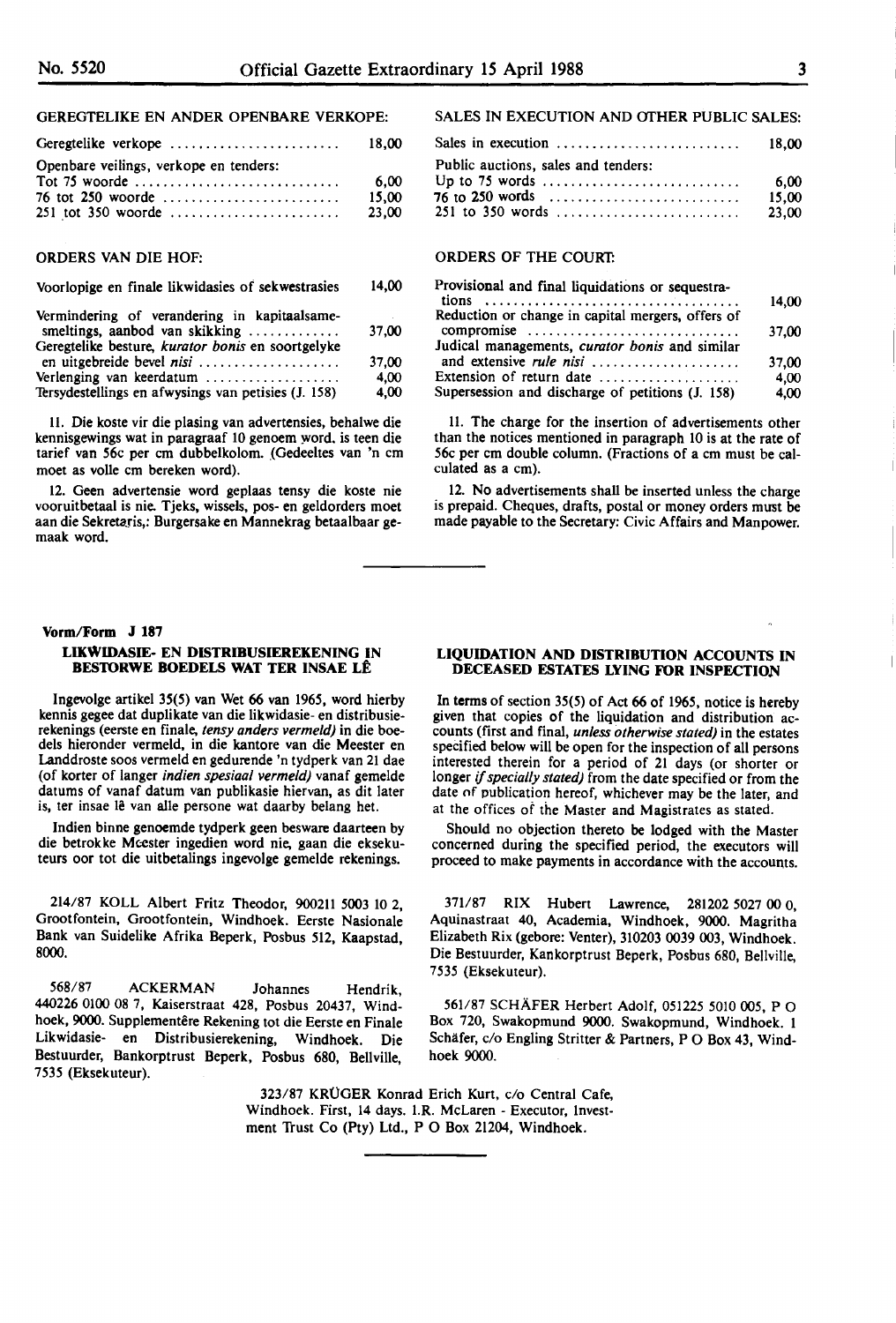Vorm/Form J 193

#### KENNISGEWING AAN KREDITEURE IN **BESTORWE BOEDELS**

Alle persone wat vorderinge bet teen die boedels hieronder vermeld, word hierby versoek om hul vorderinge by die betrokke eksekuteurs en binne 'n tydperk van 30 dae (of andersins soos aangedui) gereken vanaf die datum van publikasie hiervan in te lewer. Die inligting word verstrek in die volgorde: Boedelnommer, familienaam en voorname, geboortedatum, persoonsnommer, laaste datum, familienaam, geboortedatum en persoonsnommer; naam en adres van eksekuteurs of gemagtigde agent, tydperk toegelaat vir lewering van vorderings *lndien anders as 30 dae.* 

97/88 HOLWILL Charlton Leslie also known as STEYN Petrus, Windhoek, 01.07.1930, 11790GG35W, PO Box 5296, Windhoek, 7 February 1988, Valerie Leonora Holwill, 7 October 1942. Ian Robert McLaren, Investment Trust Co (Pty) Ltd., P O Box 21204, Windhoek 9000.

32/88 VAN NIEKERK, Christoffel Johannes, Windhoek, 21 November 1918, 191121 5024 00 0, Heliodoorstraat Nr. 52, Erospark, Windhoek. 19 Januarie 1988. Rachel Johanna van **Niekerk, R** J van **Niekerk, P/a** Dr **Weder, Kruger** & Hartmann, Posbus 864, Windhoek.

#### **NOflCE 10 CREDI10RS IN DECEASED FSTATFS**

All persons having claims against the estates mentioned below are hereby called upon to lodge their claims with the executors concerned, whithin 30 days (or otherwise as indicated) calculated from the date of publication hereof. The information is given in the following order: Estate number, surname and christian names, date of birth, identity number, last address, date of death; surviving spouse's names, surname, date of birth and identity number; name and address of executor or authorised agent, period allowed for lodgement of *claims* if *other than 30 days.* 

82/88 WOLF Hans Ernst Arno, Windhoek, 13 Augustus 1918, 180813 5006 00 0, Grootfontein Distrik, 31 Januarie 1988. Eerste Persoonlike Batebestuur en Trustmaatskappy (Edms) Beperk, Posbus 448, Windhoek.

55/88 KEMPEN Isak Jacobus Gerhardus, Windhoek, 12.04.1932, 320412 5037 00 7, Eerstelaan 43, Vineta, Swakopmund, 9000. 13.01.1988. Die Bestuurder, Posbus 680, Bellville, 7535 (Eksekuteur).

149/88 ROSSLER Bertha Elfrieda Gerda, Windhoek, 18.1.1920, 200818 01 0051 0, Windhoek, 12.3.1988. Mr. Klaus Nieft - Executor, c/o Keller & Neuhaus Trust Co (pty) Ltd., P O Box 156, Windhoek.

#### Vorm/Form 519

#### **LIKWIDASIE** EN DISTRIBUSIEREKENING IN **BESTORWE BOEDEL WAT TER INSAE LÊ**

lngevolge Artikel 35(5) van Wet 66 van 1965 word hierbr kennis gegee dat die likwidasie- en distribusierekening in die Boedel in die Bylae vermeld in die kantore van die Meester van die Hooggeregshof en Landdros soos vermeld vir 'n tydperk van 21 dae vanaf die datum van publikasie hiervan (of andersins soos aangedui) ter insae sal lê vir alle persone wat daarby belang het.

lndien **geen besware daarteen** by **die Meester** binne **die ge**melde tydperk ingedien word nie, sal die eksekuteur tot uitbetaling daarvolgens oorgaan.

#### **LIQUIDATION AND DISTRIBUTION ACCOUNT IN DECEASED ESTATE LYING FOR INSPECTION**

In terms of Section 35(5) of Act 66 of 1965 notice is hereby given that the liquidation and distribution account in the Estate specified in the Schedule will be open for inspection of all persons interested therein for a period of 21 days from the date of publication hereof (or otherwise as indicated) at the offices of the Master of the Supreme Court and Magistrate, as stated.

Should no objection thereto be lodged with the Master during the specified period, the Executor will proceed to **make** payment in accordance therewith.

311/87 VAN DER MERWE Barend Jakob, 250113 01 0007 9, Windhoek. Eerste en Finale. Van der Merwe Johanna Catharina, 15.4.1988, Windhoek. M.C. Greeff, Van der Merwe-Greef, 22 Continentalgebou, Posbus 2356, 290 Kaiserstraat, Windhoek SWA 9000.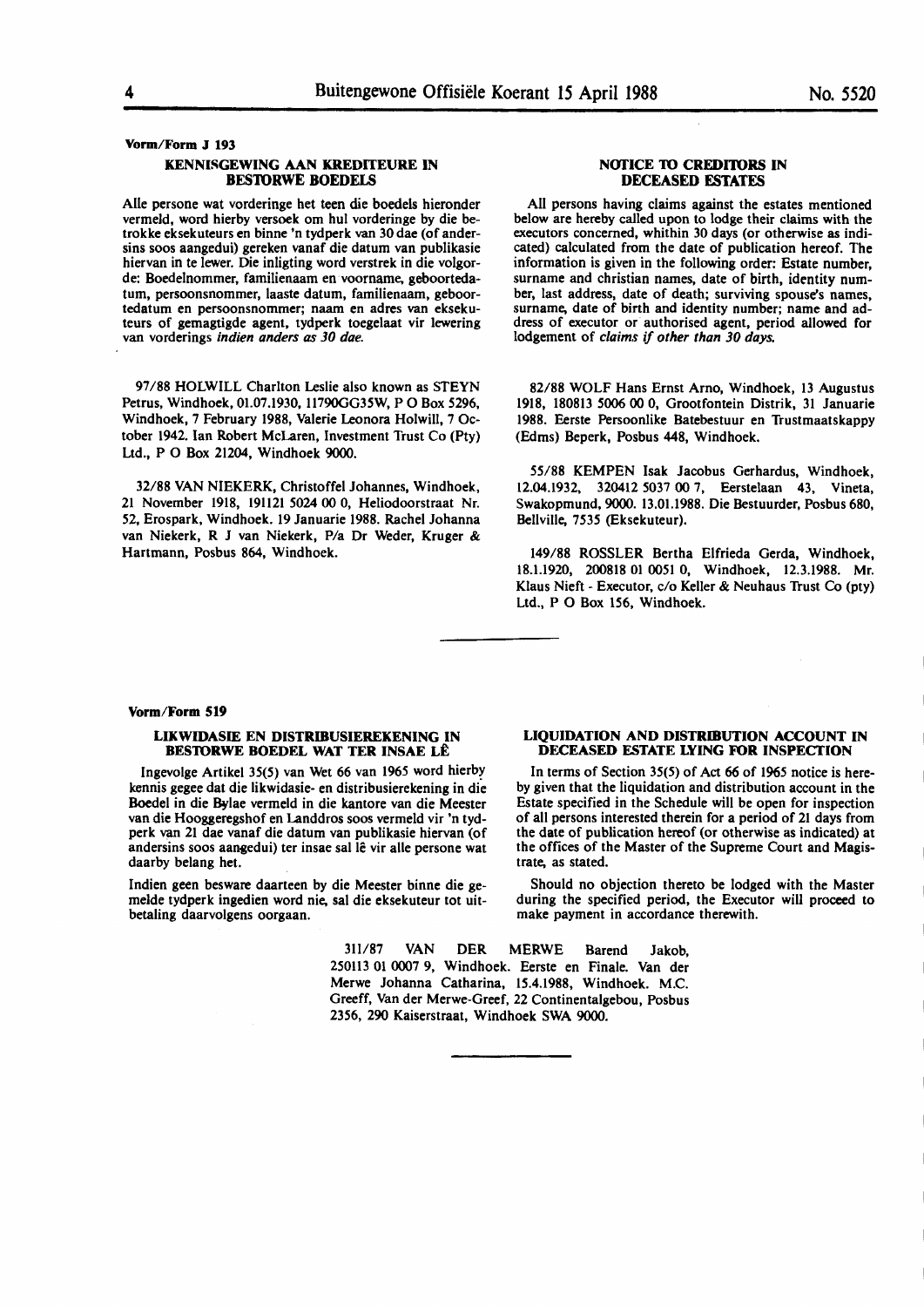#### **Vonn/Form** 2

#### **BYEENKOMS VAN SKULDEISERS IN GESEKWESTREERDE BOEDELS OF MAATSKAPPYE IN LIKWIDASIE**

lngevolge artikels 41 en 42 van die lnsolvensiewet, 1936, artikels 179 en 182 van die Maatskappywet, 1926, en artikels 339 en 366 van die Maatskappywet, 1973, word hierby kennis gegee dat 'n byeenkoms van skuldeisers in die gesekwestreerde boedels of maatskappye in likwidasie hieronder vermeld, gehou sal word met aanduidiging van die nommer van boedel/maatskappy; die naam en beskrywing van boedel/maatskappy; die datum, uur en plek van byeenkoms en die doe! van byeenkoms.

In 'n plek waarin 'n kantoor van 'n Meester is, word die byeenkoms voor die Meester gehou en in ander plekke voor die Landdros.

> Wl2/87 Insolvent Estate B.P. van Vuuren f.t.a. Irene's Supermarket Grootfontein. 11th May 1988 at 10h00 at the office of the Master of the Supreme Court Windhoek. Specila Meeting proof of further claims. LR. McLaren, Trustee, Investment Trust Co (Pty) Ltd., P O Box 21204, Windhoek.

the Magistrate.

#### **Vorm/Form 4**

#### **LIKWIDASIE REKENINGE EN PLANNE VAN DISTRIBUSIE OF KONTRIBUSIE REKENING IN GESEKWESTREERDE BOEDELS OF MAATSKAPPYE IN LIKWIDASIE**

lngevolge artikel 108(2) van die lnsolwensiewet, 1936, artivan die Maatskappywet, 1973, word hierby kennis gegee dat die likwidasie- distribusie- of kontribusierekenings in die boedels of die maatskappye, na gelang van die geval, hieronder vermeld ter insae van skuldeisers of kontribuante sal lê op die kantore van die Meester en Landdroste daarin genoem, gedurende 'n tydperk van 14 dae, of die tydperk wat daarin vermeld is, vanaf die datum hieronder vermeld of vanaf die datum van publikasie hiervan, watter datum ook al die laaste is.

W 6/87 Belvedere Kelders (Pty) Ltd f.t.a. Oude Vat Bottle Store (In Liquidation). Amended First Liquidation and Distribution Account. At the office of the Master of the Supreme Court Windhoek for a period of 14 days as from the 15th April 1988. I.R. McLaren, Liquidator, Investment Trust Co (Pty) Ltd., **P** O Box 21204, Windhoek.

#### **LIQUIDATION ACCOUNTS AND PLANS OF DISTRIBUTION OR CONTRIBUTION IN SEQUESTRATED ESTATES OR COMPANIES BEING WOUND UP**

**MEETING OF CREDITORS IN SEQUESTRATED ESTATES OR COMPANIES BEING WOUND UP**  Pursuant to section 41 and 42 of the Insolvency Act, 1936, section 179 and 182 of the Companies Act, 1926, and section 339 and 366 of the Companies Act, 1973, notice is hereby given that a meeting of creditors will be held in the sequestrated estate or companies being wound up mentioned below, indicating the number of estate/company: the name and description of estate/company; the date, hour and place of

Meetings in a place in which there is a Master's Office, will be held before the Master; elsewhere they will be held before

meeting and the purpose of meeting.

Pursuant to section 108(2) of the Insolvency Act, 1936, section 136(2) of the Companies Act, 1926, and section 406(3) of the Companies Act, 1973, notice is hereby given that the liquidation account and plants of distribution or contribution in the estates or the companies mentioned below will lie open for inspection by creditors or contributories at the offices of the Master and the Magistrates stated therein, for a period of 14 days, or for such a period as stated therein, from the dates mentioned below or from the date of publication hereof, which-ever may be the later date.

Wl2/87 Insolvent Estate B.P. van Vuuren f.t.a. Irene's Supermarket Grootfontein. First Liquidation and Distribution Account. At the office of the Master of the Supreme Court Windhoek and the Magistrate, Magistrate's Office Grootfontein for a period of 14 days as from the 15th April 1988. 1.R. McLaren, Trustee, Investment Trust Co (Pty) Ltd., P O Box 21204, Windhoek.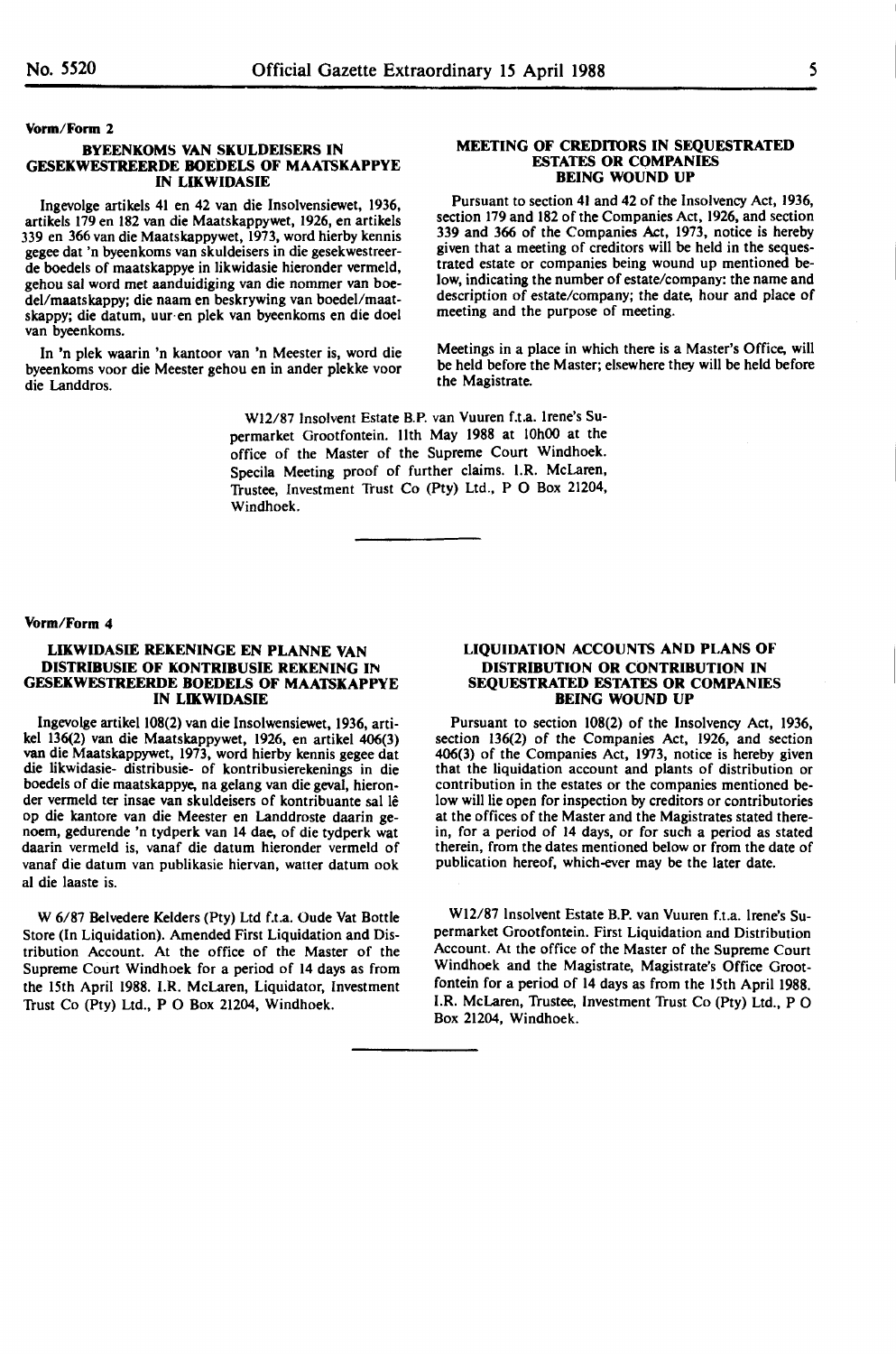#### **Vorm/Form 5**

#### **UITKEER VAN DIVIDENDE EN INSAMELING VAN KONTRIBUSIES IN GESEKWESTREERDE BOEDELS OF MAATSKAPPYE IN LIKWIDASIE**

Nademaal die likwidasierekeninge en distribusie- of kontribusie-rekenings in die gesekwestreerde boedels of maatskappye in likwidasie, na gelang van die geval, hieronder vermeld op die datums daarin vermeld, bekragtig is, word hierby· ingevolge artikel 113(1) van die Insolvensiewet, 1936, artikel 139(2) van die Maatskappyewet, 1926, en artikel 409(2) van die Maatskappyewet, 1973 kennis gegee dat uitbetaling van dividende of insameling van kontribusies aan die gang is in genoemde boedels of maatskappye soos hieronder uiteengesit en dat elke kontribusiepligte skuldeiser die bedrag deur hom verskuldig by die adres hieronder genoem aan die kurator of likwidateur moet betaal.

#### **PAYMENT OF DIVIDENDS AND COLLECTION OF CONTRIBUTIONS** IN **SEQUESTRATED ESTATES FOR COMPANIES BEING WOUND UP**

The liquidation accounts and plans of distribution or con- tribution in the sequestrated estates of companies being wound up, as the case may be, mentioned below having been confirmed on the date therein mentioned, notice is hereby given, pursuant to section 113(1) of the Insolvency Act, 1936, section 139(2) of the Companies Act, 1926, and section 409(2) of the Companies Act, 1973, that dividends are in the course of payment or contributions are in the course of collection in the said estates or companies as set forth below and that every creditor liable to contribution is required to pay to the trustee or liquidator the <sup>a</sup>mount for which he is liable at the address mentioned below.

**W** 23/84 Entertainment Enterprises (Pty) Ltd (In Liquidation). 30.03.88. Dividends paid to concurrent creditors in Third and Final Liquidation and Distribution Account. **I.R.**  McLaren, Liquidator, Investment Trust Co (Pty) Ltd., P 0 Box 21204, Windhoek.

**Vorm/Form** 7

#### **KENNISGEWING VAN KURAIDRS**

Aangesien 'n tydperk van ses maande verloop het sedert die bekragting van die finale kuratorsrekenings in die boe- . dels hieronder genoem, word hierby kennis gegee dat die kurators van genoemde boedels ingevolge artikel 155 van die lnsolvensiewet, 1936, alle boeke en stukke in hulle besit wat betrekking op daardie boedels het (behalwe die wat by die Meesters ingedien moet word), ses weke na die datum hiervan sal vernietig.

Die besonderhede word verstrek in die volgorde: Nommer van boedel; naam en beskrywing van boedel; datum van sekwestrasiebevel; afdfeling van Hooggeregshof waardeur bevel **gegee** is; datum van bekragtiging van finale rekening, en naam en adres vna kurator.

address of curator. Wl2/86 Insolvent Estate H. Duvenhage f.t.a. Talsten Refrigeration Tsumeb, 06.06.86. Windhoek South West Africa. 07.10.87. I.R. McLaren, Trustee Investment Trust Co

(Pty) Ltd., P O Box 21204, Windhoek.

**NOTICE OF TRUSTEES** 

Notice is hereby given that a period of six months having elapsed since the confirmation of the final trustees' accounts in the estates mentioned below, the trustees of the said estates will, pursuant to section 155 of the Insolvency Act, 1936, destroy all the books and documents in their possession relating to the said estates (except those which are required to be lodged with the Masters) after six weeks from the date of this notice.

The particulars are given in the following order: Number of estate; name and description of estate; date of sequestration order; division of the Supreme Court by which order made; date of confirmation of final account, and name and